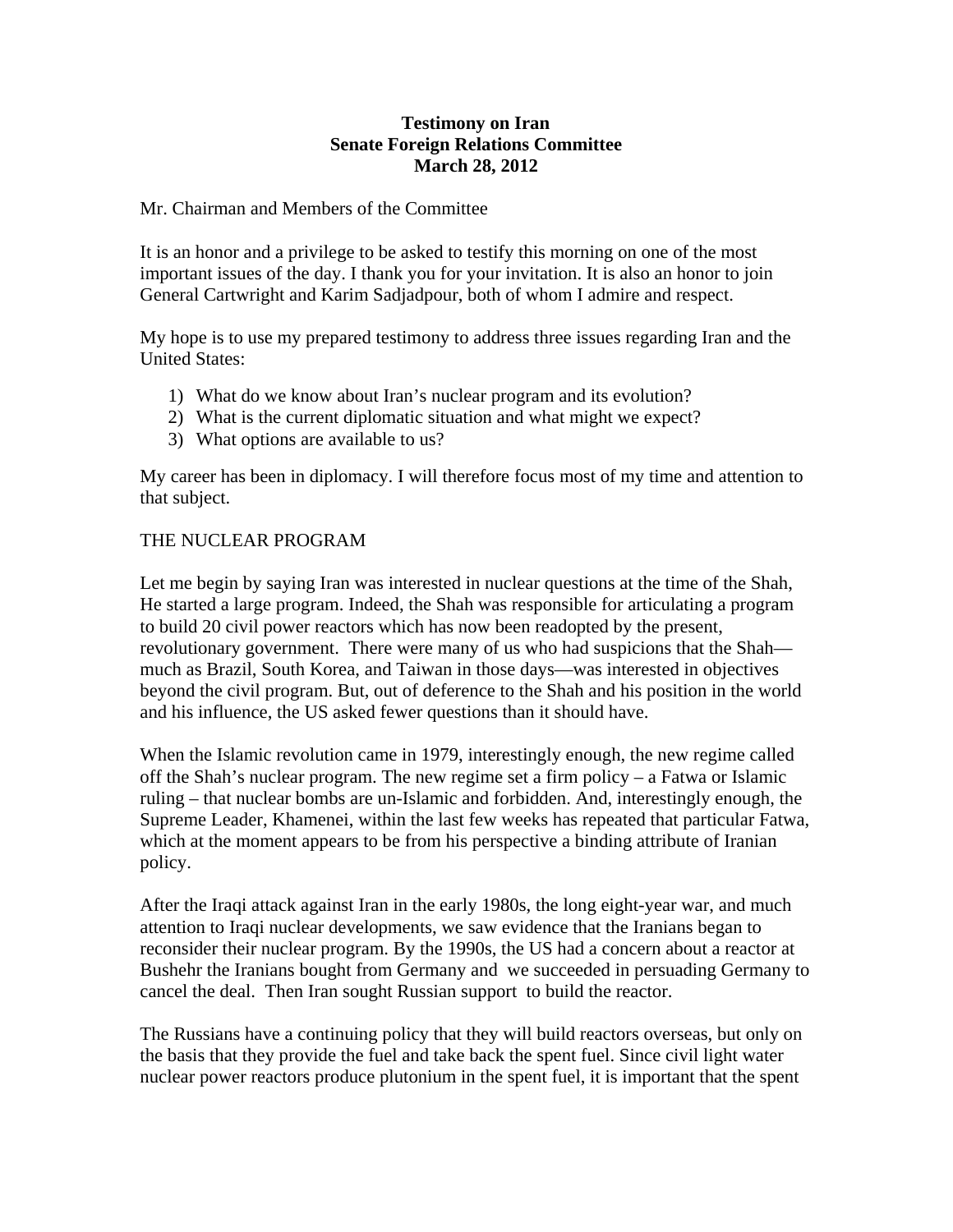fuel route to a nuclear weapon, at least with respect to the Russian-built Bushehr reactor, has been closed for now by the Russian policy and by its long term contract with Iran..

At the time of the new deal with Russia on Bushehr, Iran became interested in enrichment. Enrichment of uranium is, of course, important for civil power reactors, but that requires a very low level of enrichment, 3.5 to 5 percent. Any enrichment level above that raises suspicion because it begins to point toward moving to much higher levels, around 90 percent, which makes uranium capable of being fissioned in a bomb. So the US became worried about Iranian intentions regarding enriching uranium.

At the same time, in the late 1990s, the US learned that at least some Iranians in the atomic establishment made a deal with Mr. A.Q. Khan from Pakistan. Iran bought, according to the description by some Iranians, material to build a uranium enrichment capacity. Some Iranians claim that they did not know what they had acquired from A.Q Kahn but they paid a great deal of money for it.

It turned out the Iranians acquired materials that helped them develop their enrichment program. Iran apparently bought a schematic plan for a nuclear weapon that appears to have Chinese origins and perhaps additional material..

That particular set of efforts went ahead until 2003. Without trying to judge why, in 2003 Iran apparently made a conscious decision not to continue activities that would, in effect, constitute a committed program to make nuclear weapons.

Since then, we believe that the Iranian posture essentially has been to try to develop technology and perhaps equipment that would put them in a position to be able to make a decision to move to a nuclear weapon, but they have not decided to develop a nuclear weapon That conclusion seems to be a widely shared view in the U.S. Government and reportedly in Israel. It parallels some Iranian explanations of its own program.

In the meantime, I would say the following about the Iranian program: They have around 6,000-9,000 centrifuges. The bulk of those are enriching to the civil nuclear reactor scale, 3.5 percent, at the underground facility at Natanz. They are storing the low enriched uranium (LEU) material because Iran has no current use for it. This storage of growing quantities of LEU is another of the reasons why the US has had serious questions about Iran's civil nuclear program. It could constitute a basis for a 'breakout' by moving it into higher levels of enrichment for a weapon.

Secondly, a few years ago, Iran decided to start enriching uranium to 20 percent because it has a research reactor in Tehran, which the United States supplied to the Shah. The Tehran Research Reactor (TRR) is used for making medical isotopes (isotopes used, for example, in cancer treatments). Iran had run out of fuel for that reactor which consists of fuel elements of 20% enriched uranium. So they started enriching to 20 percent. Iran now has accumulated approximately 100 kilograms of 20 percent material, and approximately 3-4 tons of LEU (3.5%) now in Iraq, on which if they did further enrichment work, would put them in a position to have material for two, three, or four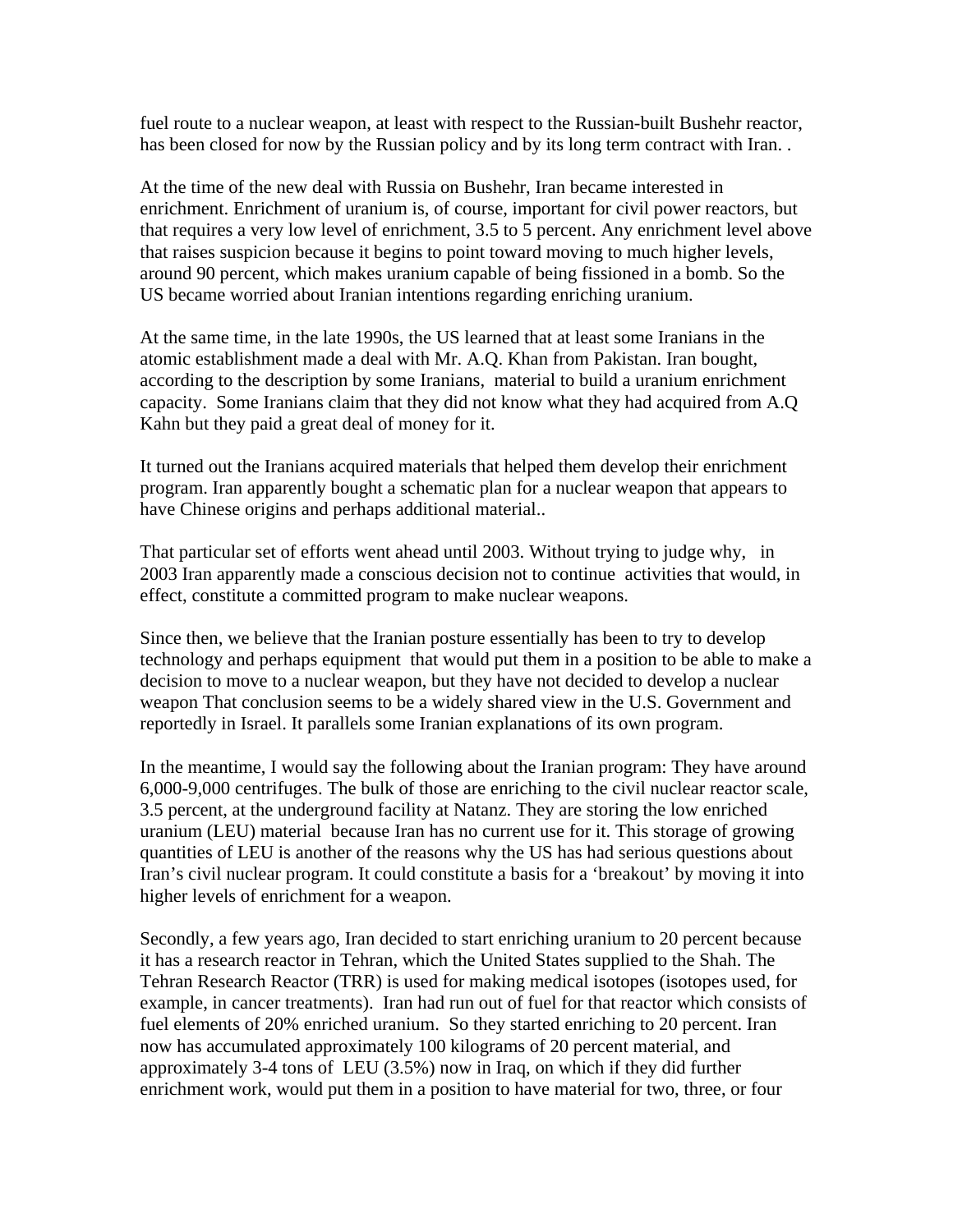nuclear weapons They would then need to develop the capacity to fabricate that material into a usable weapon that could be effectively delivered for it to have a military use  $-$  a process that might take several years. They have also developed and begun testing at least one trial fuel element for the TRR.

Iran has also started a plutonium-based program. They have a (40 MW) research reactor at Arak which could be used to produce plutonium. But that plant is not now functioning; it is still being worked on. One of the key questions that is often ignored with the preoccupation with Iran's uranium enrichment, is that the US and the international community needs to find a way to deal with the potential this reactor provides Iran to produce and then separate plutonium for a weapon should it decide to do so. It is not yet operational. It's a heavy water reactor, which means it could use natural uranium with a heavy water moderator to produce plutonium. Iran is developing a heavy water plant to support the Arak reactor.

#### RECENT DIPLOMACY.

.

Six weeks or so ago, the Iranians said they were prepared to restart negotiations with the E3+3 on their nuclear program. They appeared to offer renewed talks without preconditions. . They sent a letter to the IAEA, the International Atomic Energy Agency of the United Nations, which is the UN agency designated to carry out nuclear inspections to prevent proliferation and which has been also Iran's appropriately preferred intermediary for negotiations on the nuclear issues. The letter was, unlike previous Iranian letters, apparently almost a "plain vanilla" diplomatic invitation, without preconditions and qualifications, which was encouraging.

Within recent days, there has been a response on the part of the so called E3+3, (essentially Britain, France, Germany, Russia, China, and the United States) accepting the Iranian offer to negotiate We understand that these negotiations will begin on April 13, but it is still unclear where. There has been some speculation they might be held in Geneva, Switzerland

Interestingly, other possibly helpful signals have come from the Iranian side. The Supreme Leader was reported to have commented positively on President Obama's speech to AIPAC [American Israel Public Affairs Committee], something that we would not have expected and has happened rarely, if at all. .

Within days prior to the Supreme Leader's remarks on President Obama's speech, he reissued the language of the Fatwa against military nuclear development, this time referring specifically to the prohibition on making nuclear weapons. And just before that, he reintroduced into the world of literature a book he wrote 40 years ago on an arcane subject having to do with the origins of Shiism. But the value of this particular introduction is that the last two words of the title contain the words "flexible compromise."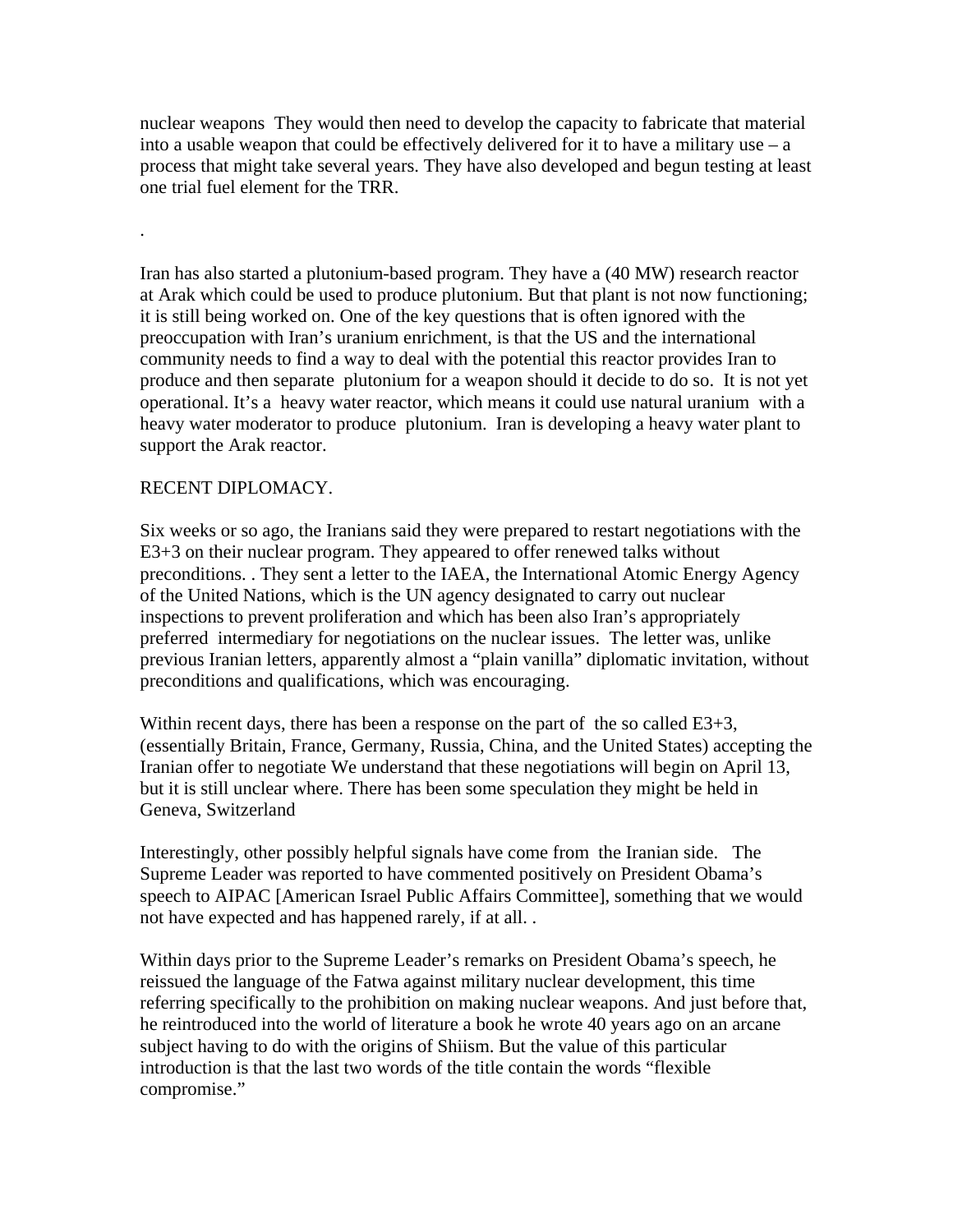Reading these tea leaves suggest a possible message from Tehran on negotiations. We do not know exactly what to make of that message but it is hard to ignore.

On the U.S. side for a long time there has been an internal dispute between the United States Government and some Europeans, and possibly inside the US government as well, over the question of whether, in any negotiations, we would end up permitting Iran to do any enrichment. This is a "right" which Iran claims as a signatory to the Non Proliferation Treaty.. There have been past proposals, including on my part, that it might facilitate a helpful conclusion to negotiations if enrichment were permitted at civil levels (3.5-5.0%) and was concretely firewalled from efforts to make a nuclear weapon by serious IAEA-run inspection systems in Iran.

That set of differences has perhaps begun to change. Secretary Clinton in a speech in February opened the door very carefully to the possibility that, with good behavior and real progress, Iran would be permitted to enrich to levels consistent with civil energy needs.

President Obama, who has not declared himself in months on the question of how to move forward, was quite specific in his AIPAC speech that diplomacy—"the big D," as a lot of my friends call it—is now something he wishes to support. From his perspective, while the military option is always there, it is now apparently a clear second choice rather that the first choice is diplomacy.

This is a help because we now seem to be witnessing the beginning of an exchange of signals across the airwaves which could serve to reinvigorate the preparations and the potential for a negotiation.

We have had 32 years of separation from Iran and, with the rare exception perhaps in setting up the Karzai government at Bonn in 2002, we've had almost no cooperation with the Iranians on issues of importance to both of us. We have a relationship effctively dominated by mistrust and misunderstanding.

My own view is that anyone who believes that he understands enough about Iranian internal politics to be able to use it as a set of guideposts to calculate how to move ahead on negotiations is doomed to failure. This is particularly true for America whose favorite fetish is trying to pick the negotiator on the other side. And anybody in Iran who thinks he understands American politics enough to know the full answer to the future of our relationship is probably in the same trap.

We will need to move ahead on the basis that we will deal with Iran the way it is and Iran must deal with the US the way it is. Both sides will have deal without preconditions. .

Finally, there has been some encouragement regarding the duration of the meetings. In the past there have been one-day meetings where one side simply rejected the proposal of the other. There was no opportunity provided to negotiate and discuss differences. It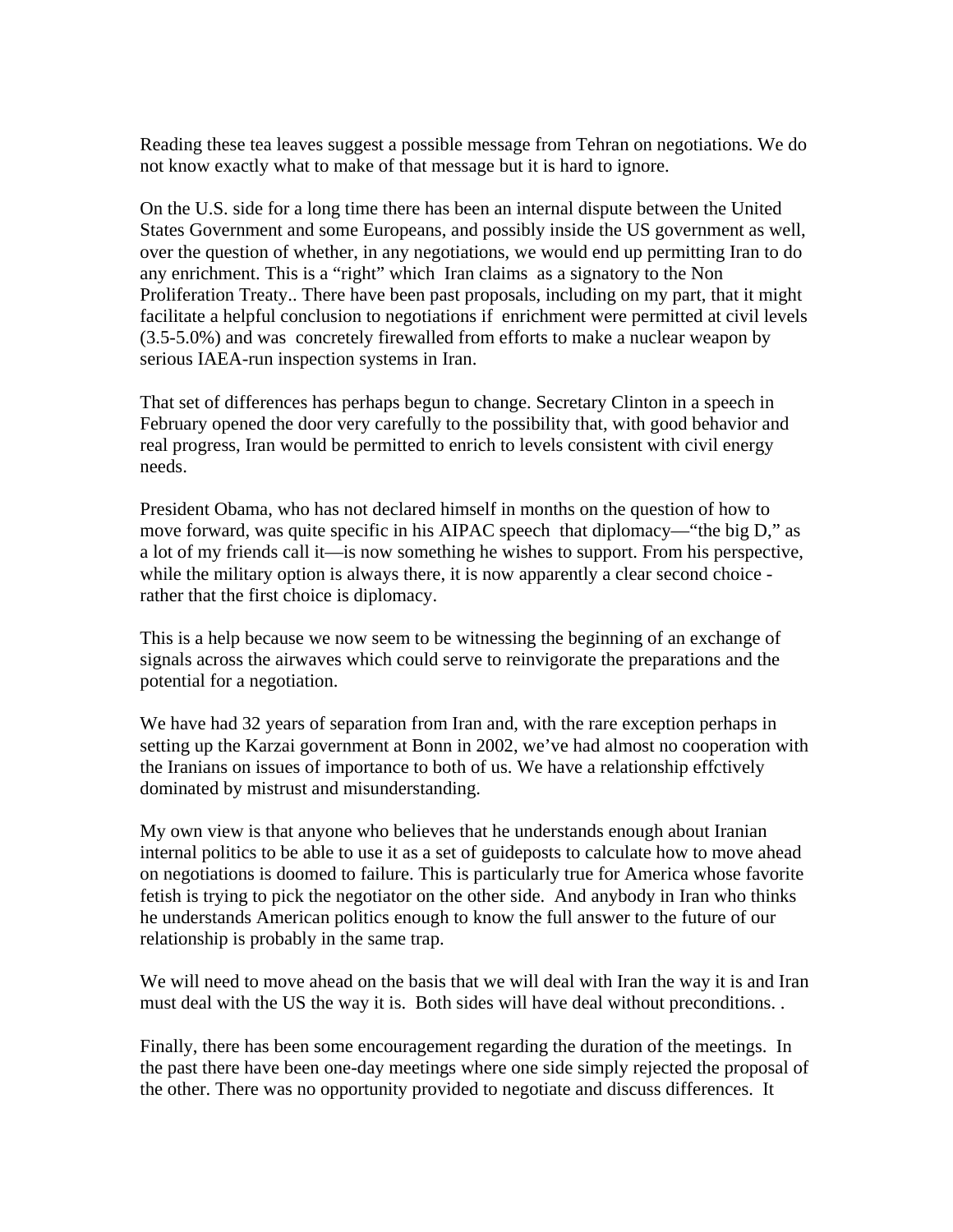appears that the intention this time is to make the up-coming meeting a multi-day event with hopefully then the opportunity for constructive give and take.

# WHAT ARE THE OPTIONS?

 As a long term participant in Washington "option production", I see four options. This is unusual— in Washington there are usually only three and the decision maker is supposed to choose the middle one.

The first option is a non-option. But it is important to understand it. That is to "sit back and enjoy it". Iran will proliferate and then we can rely on deterrence to deal with the problem. Not a very good option - one that in my view can only encourage proliferation and its attendant dangers in the rest of the region.

It is certainly clear that within the last two years, several Arab countries have developed a new fascination with civil nuclear power. The US is very much aware of and concerned about it. The US is apparently finding ways to keep it hedged, but it is nevertheless a problem. .

There are serious concerns on the part of some that Iran would immediately provide its first nuclear weapon to Hezbollah or Hamas, or a similar organization. I don't fear that happening. I think the first instinct of any nation that acquires a nuclear weapon is to make sure nobody else gets one. The second instinct is to sit down and figure out what one really does with the bomb. .

A move toward further proliferation in the region would set back the hope that many people have, however hard it may be, that we could actually move in the direction of either lower numbers or maybe even zero nuclear weapons in the future.

Therefore, the "sit back and enjoy it, let them proliferate" option for all those reasons makes no sense. It might be a result of the failure of other options, but it is not in my view a useful option . .

The second option, the one you that might be dangerous to choose because it is has many more disadvantages than advantages, is the military option. . Let me from the perspective of a former diplomat set out a few key pros and cons.

On the advantage side, our friends in Israel would like to be able to set back the Iran program even two (or maybe one) years, if they could. They would do so on the expectation that something else more helpful will turn up in the meantime That is a weak justification to move to the calamitous decision of using military force..

At the moment at least, Iran apparently does have a conscious non-decision to make nuclear weapons. But if they are attacked without provocation, and particularly if they are attacked on the basis of "they might get a weapon but they haven't decided yet," there would be several results: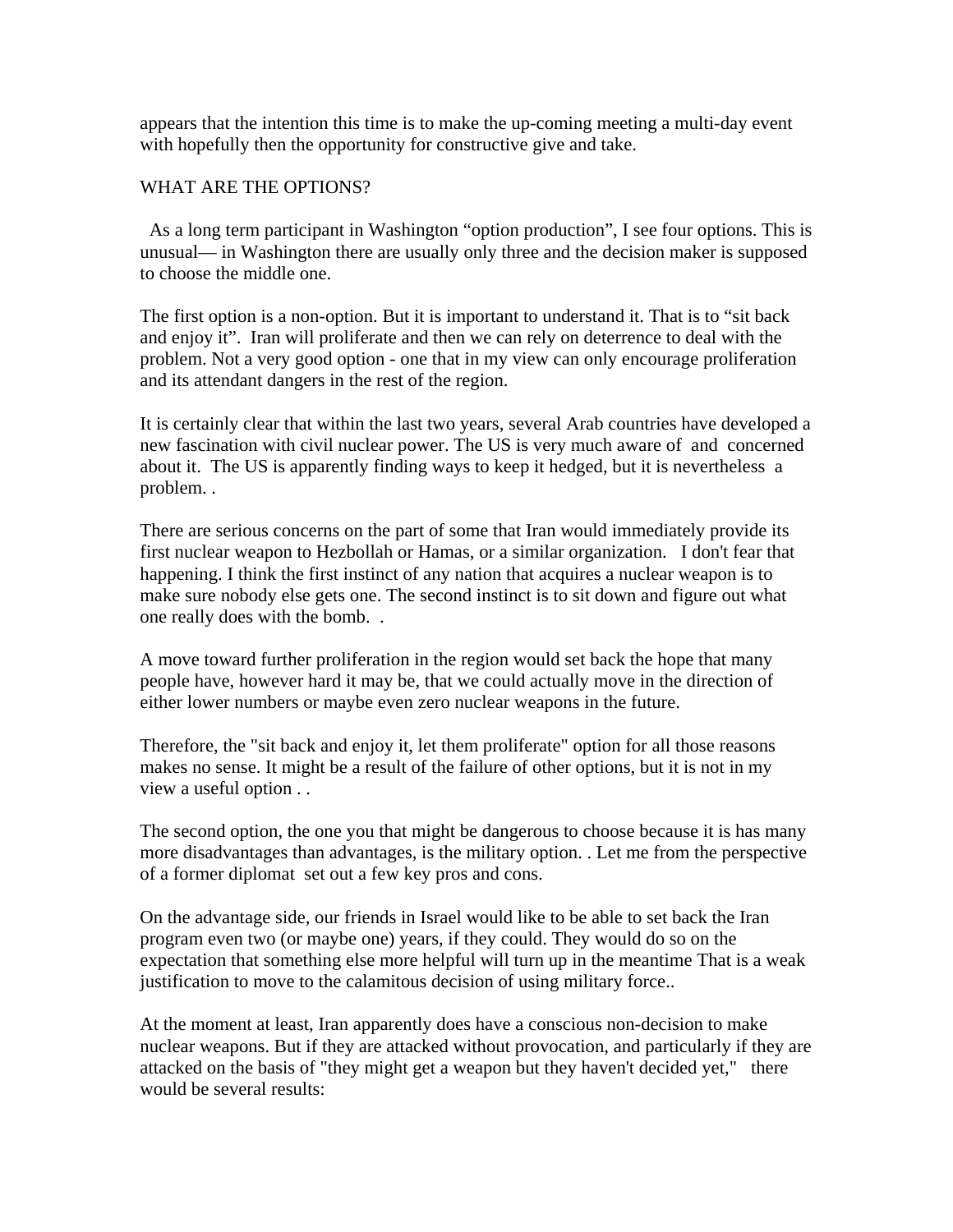One is that Iran would be pushed toward saying , "We never thought we would want to build a weapon. Now that we have been attacked, of course we have to build a weapon to defend ourselves. We will now go ahead and do it come hell or high water."

The second is that Iran which enjoys about a 15 percent popularity in the Muslim world, would see that popularity skyrocket if it became the 'victim' of a poorly justified and supported preemptive attack . Could we then stick with the sanctions program?

Another question is an operational one: Would the US or Israel be able to know what all the targets are and where they are? We have had some success in looking at the Iran program and knowing when they began their various parts of it and what they chose not to tell the world at the time. With the help of periodic inspections from the IAEA, we have had a pretty good idea of where Iran's nuclear sites are located. But would we know where all the targets are? I don't know the answer to that question. It remains hard to be pretty sure about what you don't know on these kinds of issues

On the other side, the retaliatory capability that Iran could exercise is large. They have influence with terrorist organizations that straddle Israel with large numbers of missiles.

There is no question at all in my mind that they could operate in a terrorist way against "soft" American targets all around the world. Iran or surrogates could attack businesses, NGOs [non-governmental organizations], missionaries and virtually every American establishment in the region and beyond. And what would the US Government be able to do to protect the huge American traveling public if in fact there were a very concerted and determined Iranian reaction in the form of continuing, asymmetrical attacks against Americans? Launch a fuller scale attack against Iran?

Even if the Iranians were to decide not to risk high profile attacks against American assets and interests so as not to escalate the US retaliation, Iran has a network that could cause great damage to the US presence in the region and worldwide that could help to avoid being traced directly to the Iranian government.

So let me leave the military option aside. It is not in my view something one would totally rule out in extremis if Iran actually decided to make a weapon and other options could not stop it. We could take the information on which we would base that decision to the international community. In the case of a clear obvious decision by Iran to develop a nuclear weapon, the US would still have a serious problem in the United Nations Security Council getting support for multilateral military action against Iran, but there would be more justification.

And if Israel were to attack on its own, the US would share in the blame - the responsibility for the action - whatever role we actually played. .

In Israel there are some differences over some aspects of the military option But I think there are no differences in Israel over the question of the serious problems an Iranian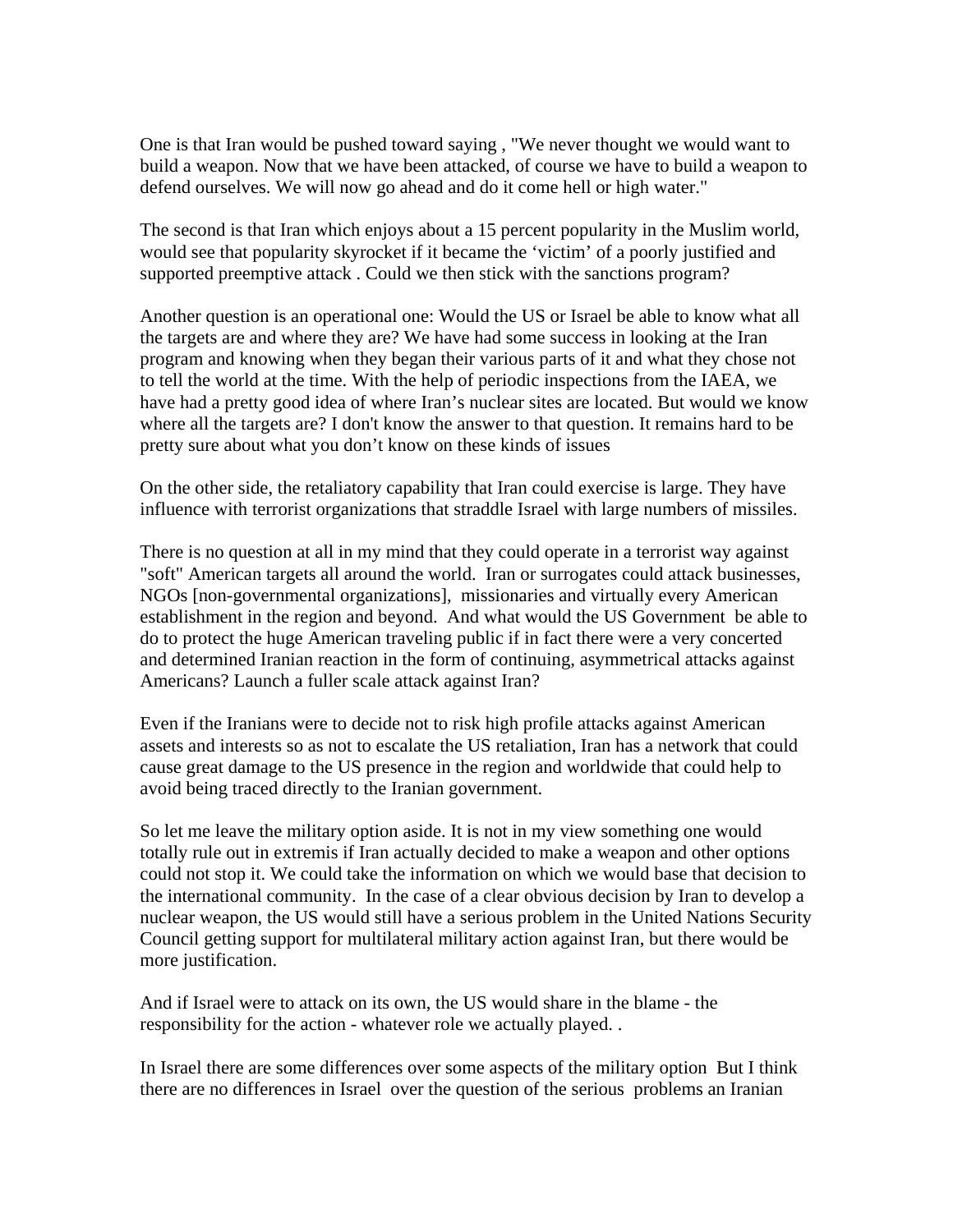nuclear weapon would cause for them. But there are certainly differences about when and how the Israelis might act.

The US, at least, has the option, given the strength of its military forces, to respond to any later decision by Iran to go for a nuclear weapon. Under current circumstances, Iran, to carry out such a decision rapidly, would literally have to declare their intentions to the IAEA inspectors, or take steps to remove the enriched material that is now under IAEA safeguards from IAEA controls. So there is a significant challenge with the existing level of transparency of Iran's program were Iran to try to use stored material from the present civil program to build a weapon..

The Israelis now believe that increasingly it will become harder for them to use military force to attack the Iranian program because the Iranians are beginning to enrich in the deep tunnels under the mountain at Qom/Fordow. Losing the capacity to take military action to stop that aspect of the Iranian program is worrying to Israel and might become a driver of action on the part of Israel to use military force.

Finally, internally and politically in Israel, large numbers of people believe that Israel should not go alone; that it should only attack Iran with the United States in concert.

These are critical questions that Prime Minister Netanyahu has to resolve: Can he bring all the members, or most of the members, of his security cabinet along with him? Not all of them, are apparently now convinced that they should stand where Netanyahu stands on the issue of strikes against Iran, although I have to say I think a great majority of them are there.

Within the last six months, the Israelis have changed, just in the normal rotation, the chiefs of all three of their intelligence services and of their military. The outgoing chiefs of the intelligence services and the military have spoken out forthrightly and politically about the dangers and problems with military action. The incoming chiefs are in my view less influential politically and maybe less capable of speaking out on their own, and it is not certain whether they share the notion that they would recommend an attack on Iran. .

The third option is sanctions. We have relied heavily on sanctions to move the question ahead. Indeed, in my view, sanctions have had a potentially useful effect. I have been concerned that we have not securely tied the sanctions to diplomacy. In the last few days, however, we are beginning to open the door to diplomacy with the President's AIPAC speech.

But sanctions alone, without a decision on what we would take to the negotiating table on core issues such as Iran's enrichment program, has meant we have been hooked to a policy that has all pressure but no open door to negotiations and possible acceptable outcomes. The US seems to be expecting this policy of sanctions and pressure will produce Iran in our hands, like the traditional Marxist ripe plum dropping from the tree, with almost any outcome we would dictate acceptable to Iran. That Iran in effect would finally accept all the US demands. Of course, bringing Iran around to our way of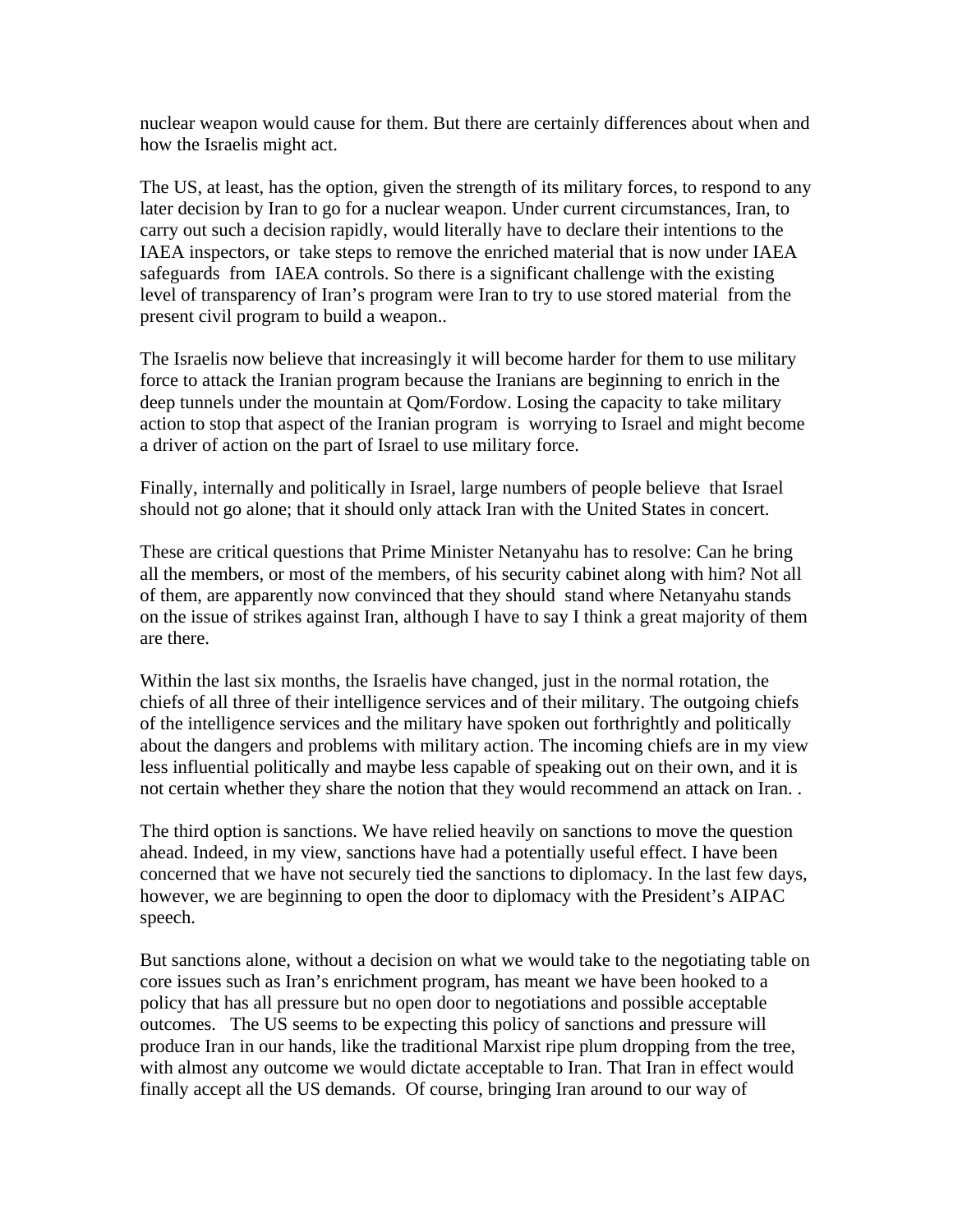thinking would be the easy way to bridge the gap between any permitted enrichment and no enrichment. But will it work? I think not.

The fourth option is diplomacy. It has possibilities, but is not a certain solution.

It appears to me that under present circumstances, we have to start with something the Iranians have proposed. They suggested some time ago they would stop enriching to 20% if the E3+3 would provide the 20% fuel elements for the Tehran Research Reactor. Ending 20 % enrichment, which takes them halfway to the enrichment level for a bomb, not mathematically but in terms of the physics of enrichment, would be a helpful step.

This small package to begin with could be enhanced in a second stage by two further steps. . First, a cap on Iran's enrichment at 3.5 percent or 5 percent as a follow-on to Iran agreeing to the cessation of enrichment at 20 percent. Iran would have no further need for material enriched above 5% if the needs of the TRR were assured by the E3+3.

Secondly, we should consider asking Iran to turn over to us the material it has enriched to 20 percent at the time we deliver the fuel elements for the TRR reactor.

Some freezing or easing of sanctions might be a fair quid pro quo for such a steps.

That could be a good beginning.

An important follow on objective for subsequent stages of negotiation should be to expand significantly the inspections and monitoring of Iran's entire nuclear program. This would be a far more important goal of successful negotiations with Iran than to persist in our insistence that Iran suspend or freeze enrichment which it is highly unlikely not do and where the knowledge of how to enrich is now well established. Right now Iran is under a limited regime of inspections and monitoring. The US and its allies ought to negotiate, with the IAEA's full participation, an agreement to improve, and indeed strengthen, the inspection process for the future. Iran has in the past accepted in principle a broader area of inspection under the Additional Protocol and related arrangements of the IAEA. In return for Iran agreeing to expanded inspections the US would recognize Iran's right to enrich for civil purposes only.

In addition there is a wider range of issues to be taken up with Iran.

Regime change is certainly something the Iranian Supreme Leader is apparently deeply concerned about. If I were Supreme Leader and I thought somebody was trying to change my regime, I guess I would be concerned about it too.

While some of our colleagues might imagine that regime change will solve our problems with Iran, I believe that remains far fetched and highly unlikely. Our past history at changing regimes has been pretty parlous. It is not something that we do very well and certainly not without many unanticipated consequences. Those Iranians who might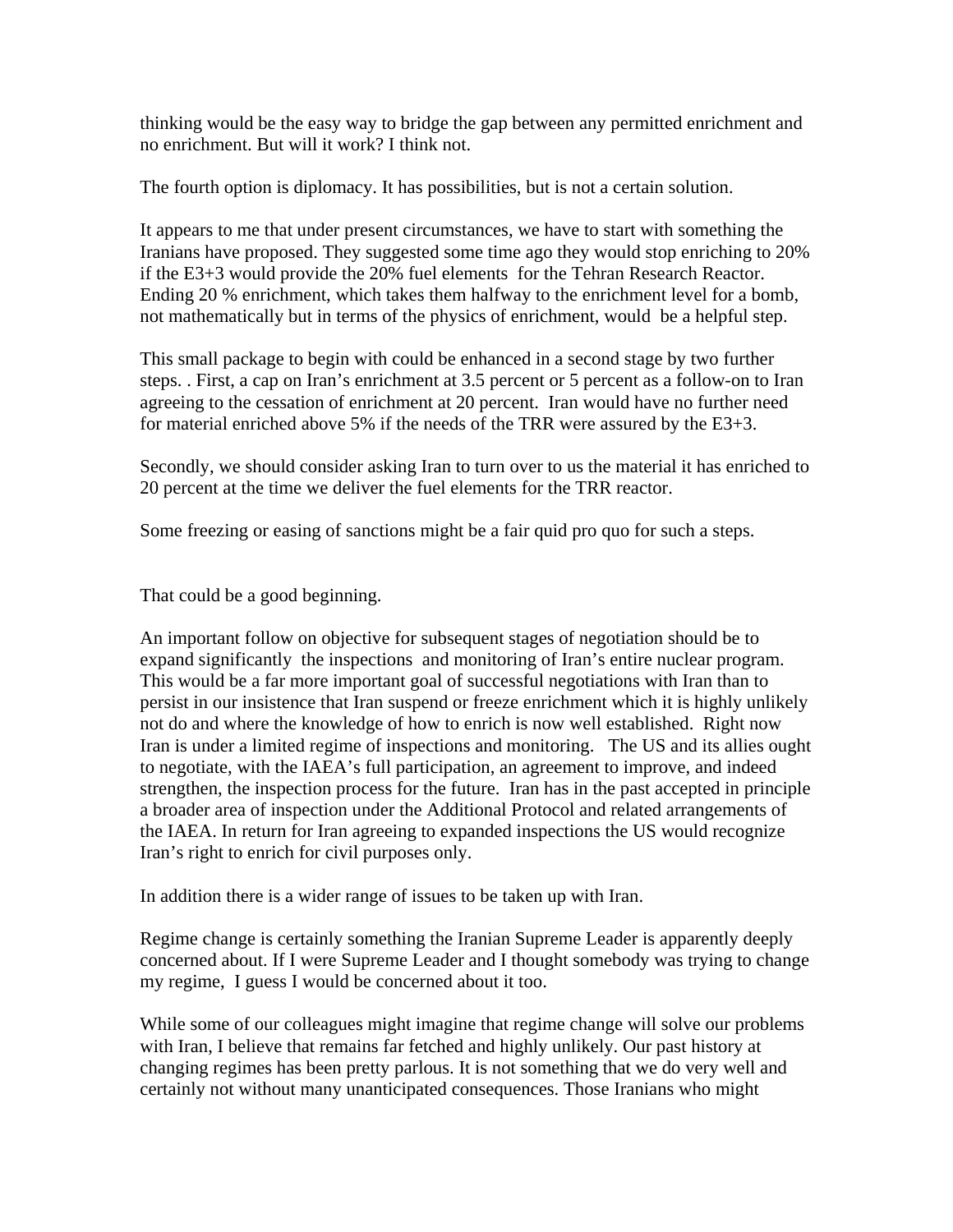replace the present regime seem no less attached to an Iranian nuclear program at least. And besides, in the longer term, in Iran it's the people of Iran – many of them very young -- even under their unhappy system, that are going to decide how to deal with their regime and its future. Since Iranian beliefs in regard to the perceived US regime change policy appear to stand in the way of progress in dealing with Iran's nuclear program, the US will need to consider how and when that policy, or the Iranian perception of it, should come off the table.

While the Iranians would congenitally be unwilling to believe any professions of faith in the direction of no regime change from the US, there are some things that we might do in terms of actions that could begin to help them build some confidence. These might include making clear to them that we are not helping internal hostile activists in Iran who have carried a gun against them, and provide ways to communicate about actions that concern them. Secretary Clinton's recent public expression of concern about assassinations in Iran is a case in point. It would also help if we begin to consider freezing or relaxing the imposition of some sanctions in return for real progress in making their nuclear program more open and more fully inspected and in improving relations with Iran in other areas. .

Thus, as we look toward the coming negotiations on nuclear issues, the US should try to find a way to improve both the atmosphere and make progress. Without mixing a broader agenda with Iran with those nuclear discussions, the US could begin to speak with Iran about such issues as the future of Iraq and Afghanistan, drugs, and outstanding financial issues. We could deal with some of the many other bilateral issues between Iran and the United States.

We have some interesting issues on our side that we want on the negotiating table as well: Iran's support for terrorist organizations and past Iranian intervention in the Middle East peace process—to name two.

#### \*\*\*

My recommendation is that we now take the sanctions pressure and turn it into a useful diplomatic tool to begin serious diplomatic negotiations with Iran. Such a new direction will require much care and management of the rhetoric to cause the diplomatic process move forward. The US now has an opportunity to start in the forum of the E3+3. But sooner rather than later, direct talks between the US and Iran will be necessary.

We have much to do. There is once again a difficult challenge but an invaluable opportunity ahead of us.

The President has brought us to where we are and the course has been hard. The path ahead is slippery and difficult. It will require the greatest care and leadership on the part of President Obama and Secretary Clinton. Thirty-two years of deep distrust, buttressed by misunderstanding, will not disappear overnight. The challenge for diplomacy on both sides will be to turn the old zero-sum question into a new era in which we try to extract